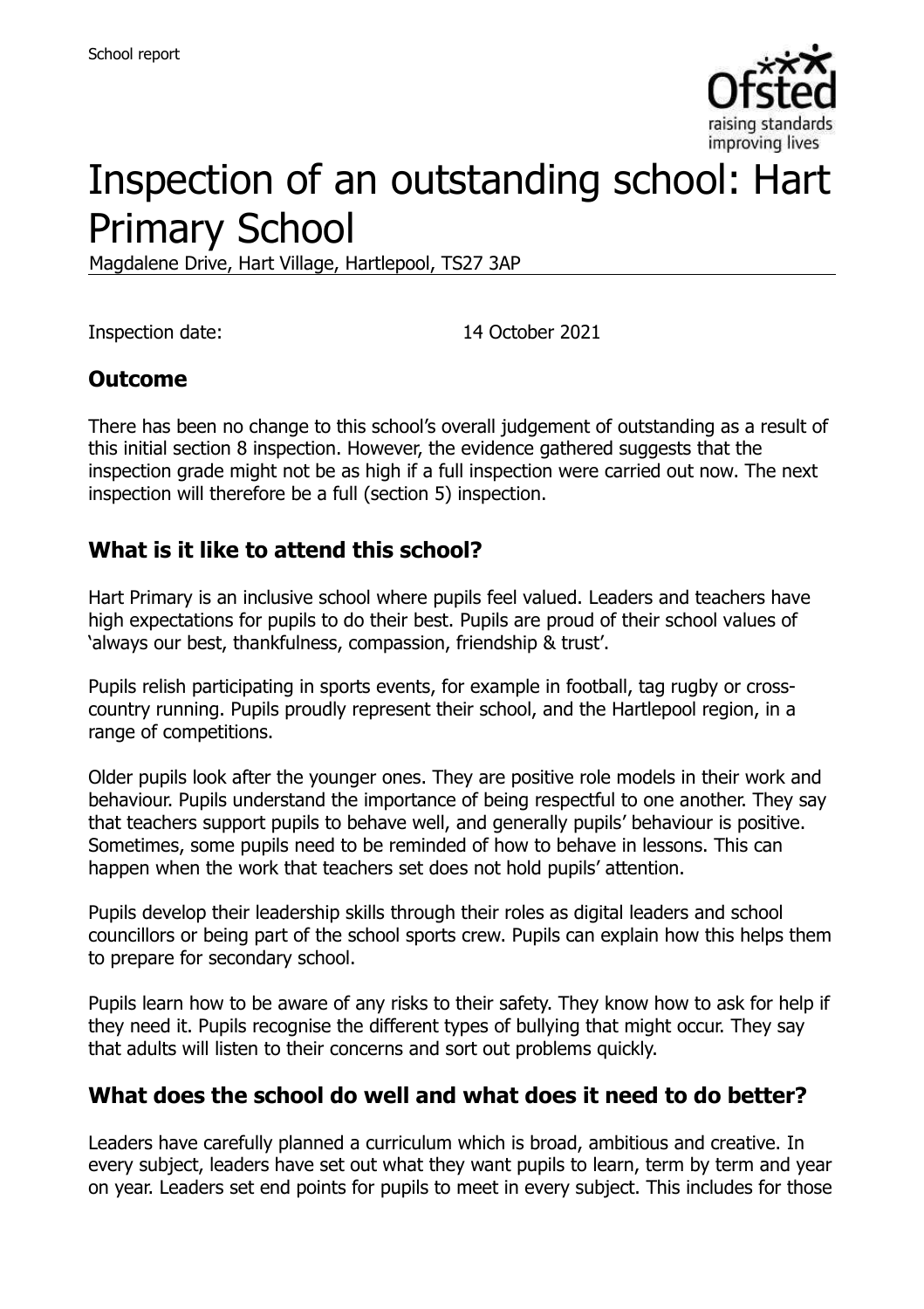

pupils who are most able. On a day-to-day basis, the way that teachers check on what pupils know, and can do, varies. For some pupils, in some subjects, across different year groups, this work is not well matched to their ability. Some pupils find the work too easy. For others it is too difficult. As a result, some pupils need to revisit their learning in an extra session to keep up. This includes children who are in early years.

Most pupils' attitudes to learning are generally positive within lessons. Teachers use a consistent approach to deal with any instances of pupils not focusing on their work. Pupils generally behave well when the work planned for each lesson builds on what pupils know or can do. When tasks are too easy, or too difficult, pupils lose concentration and get distracted. This means that their learning slows.

Leaders have made relevant links to technology, engineering, and mathematics in their science curriculum. This is relevant to the industries and companies in the local area. Leaders and staff work with several local schools, sharing their expertise in science. Pupils can use scientific terms accurately. This helps them to learn new facts in lessons. For example, pupils remember what they have previously learned about how the human lungs and heart function. This helps them consider how food and exercise can potentially look after, or damage, these organs of the body. Pupils are prepared well for science in secondary school.

In art, pupils develop a wide range of art techniques such as colour-mixing, sketching, sculpture, and textiles. Pupils build on these techniques from term to term and year to year. Pupils also learn about how artists in history influenced art culture over time. The curriculum is not just made up of academic subjects. Pupils get a wide range of opportunities to develop their social, personal and cultural experiences.

Adults support pupils with special educational needs and/or disabilities (SEND) well. The special educational needs coordinator (SENCo) checks on how well the children are learning in different subjects. Teachers adjust their plans so that pupils with SEND can access the same lessons as their peers.

Early reading and phonics take high focus within the curriculum. Leaders are determined that every child will become a capable reader. Reading books match pupils' phonics knowledge exactly. This means that even the pupils in the earliest stages of reading can read confidently. Reading areas around the school are inviting for pupils of all ages. Highquality books and enjoyable story-time sessions promote a love of reading for pleasure.

Leaders and governors make the best use of working closely with primary schools in the trust. Leaders share their expertise with leaders and staff in these schools. Governors bring a wide range of skills to their roles. They provide appropriate support and challenge to leaders. Leaders' plans clearly identify the school's many strengths. The areas to develop are not as precise. This means governors cannot check accurately on the areas that need to improve and how well leaders tackle these. Most parents who gave their views are happy with the education and care that their children receive.

In discussion with the headteacher, we agreed that curriculum assessment may usefully serve as a focus for the next inspection.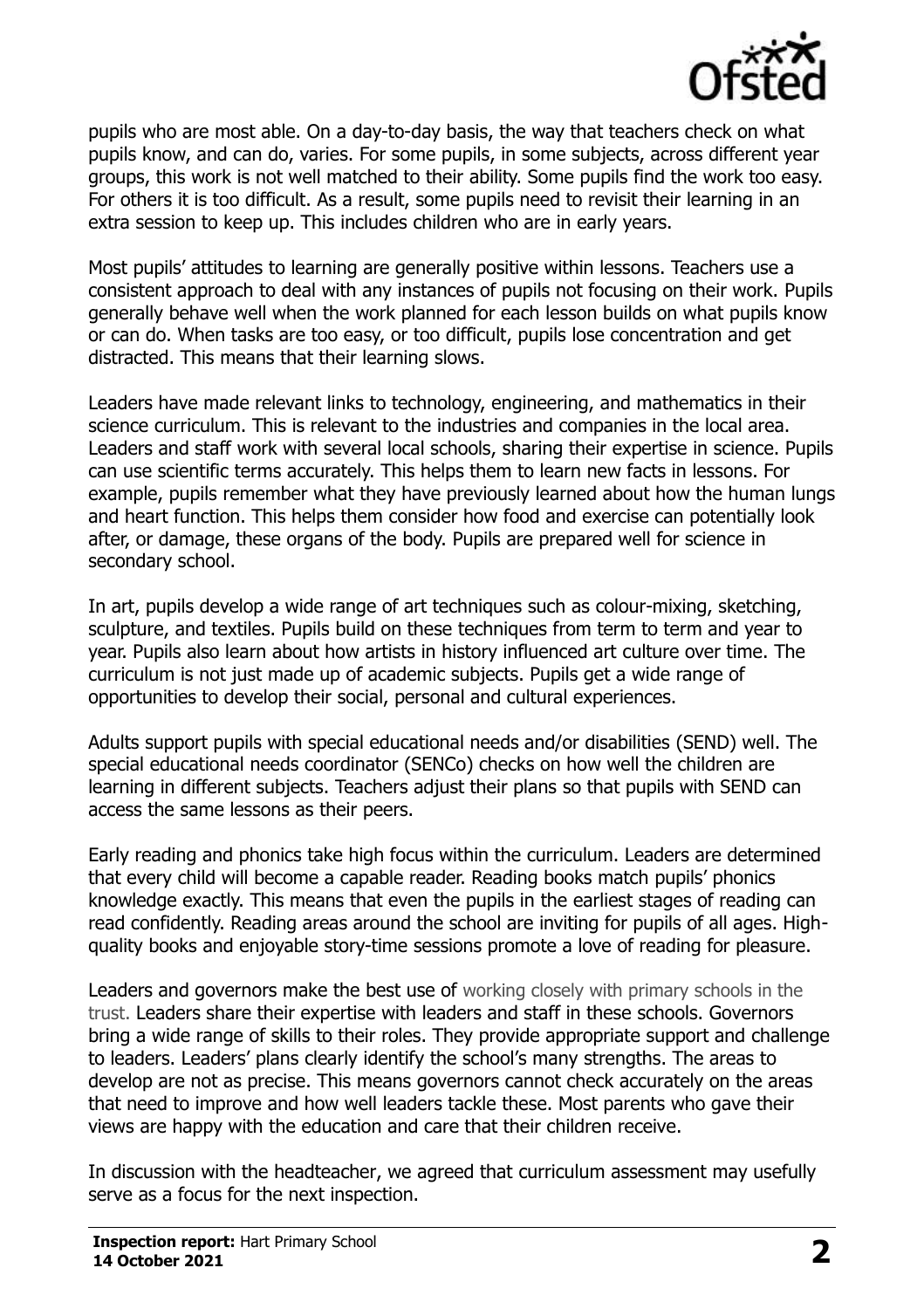

# **Safeguarding**

The arrangements for safeguarding are effective.

Leaders, staff and governors know that safeguarding is the responsibility of everyone. Leaders ensure everyone accesses relevant and up-to-date safeguarding training.

The designated safeguarding leader (DSL) and the deputy DSL work well together. They know the pupils and their families well. They work with external professionals to provide the best support for pupils.

Essential safety checks are carried out to make sure that staff are suitable to work with children. Staff are clear on how they record and report any concerns they have. Records are organised well.

# **What does the school need to do to improve?**

# **(Information for the school and appropriate authority)**

- The way that teachers use assessment to plan lessons varies across curriculum subjects, across different year groups, and for different pupils. As a result, adults sometimes plan tasks that do not match what pupils know, can do, or need to learn next. This means some pupils find work too difficult while others find it too easy. Leaders need to make sure that teachers assess accurately to plan work which is precisely matched to what pupils need to learn next.
- Pupils' attitudes and behaviours for learning are variable across the school. They are less positive for some pupils when the tasks that teachers plan for them are too easy, or too difficult. Leaders should check on the consistency of pupils' behaviour in lessons. Leaders should ensure that they support staff to manage the learning behaviours of all pupils.
- Leaders' development priorities are not as accurately identified as the school's many strengths. This means that governors do not have detailed information on what needs to improve and why. Leaders should sharpen their identification of improvement areas so that governors can check more closely on the effectiveness of leaders' actions.

# **Background**

When we have judged a school to be outstanding we will then normally go into the school about once every four years to confirm that the school remains outstanding. This is called a section 8 inspection of a good or outstanding school, because it is carried out under section 8 of the Education Act 2005. We do not give graded judgements on a section 8 inspection. However, if we find evidence that a school would now receive a higher or lower grade, then the next inspection will be a section 5 inspection. Usually this is within one to two years of the date of the section 8 inspection. If we have serious concerns about safeguarding, behaviour or the quality of education, we will deem the section 8 inspection as a section 5 inspection immediately.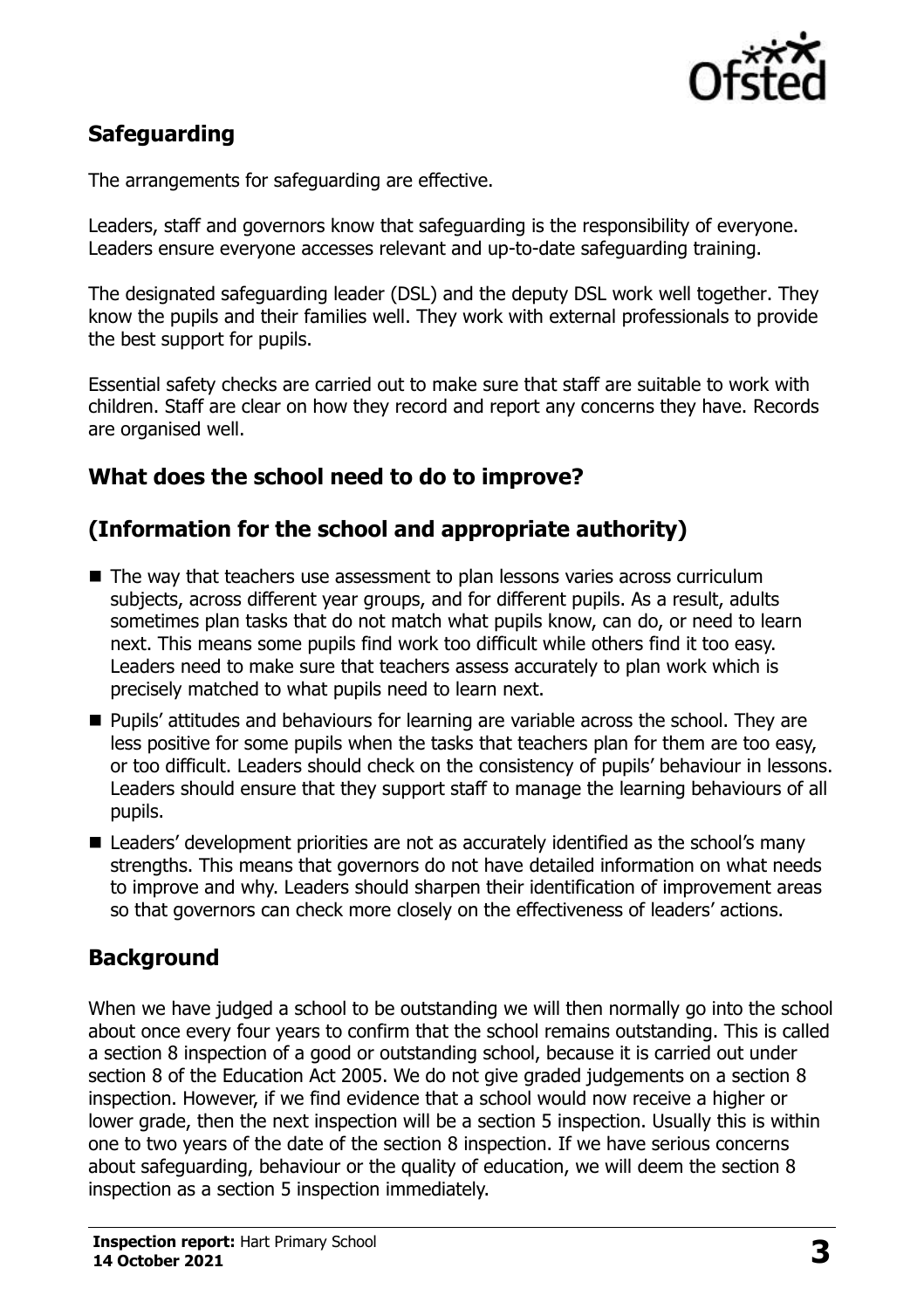

This is the first section 8 inspection since we judged the predecessor school, Hart Primary School, to be outstanding in April 2016.

# **How can I feed back my views?**

You can use [Ofsted Parent View](https://parentview.ofsted.gov.uk/) to give Ofsted your opinion on your child's school, or to find out what other parents and carers think. We use information from Ofsted Parent View when deciding which schools to inspect, when to inspect them and as part of their inspection.

The Department for Education has further quidance on how to complain about a school.

If you are the school and you are not happy with the inspection or the report, you can [complain to Ofsted.](https://www.gov.uk/complain-ofsted-report)

# **Further information**

You can search for [published performance information](http://www.compare-school-performance.service.gov.uk/) about the school.

In the report, '[disadvantaged pupils](http://www.gov.uk/guidance/pupil-premium-information-for-schools-and-alternative-provision-settings)' refers to those pupils who attract government pupil premium funding: pupils claiming free school meals at any point in the last six years and pupils in care or who left care through adoption or another formal route.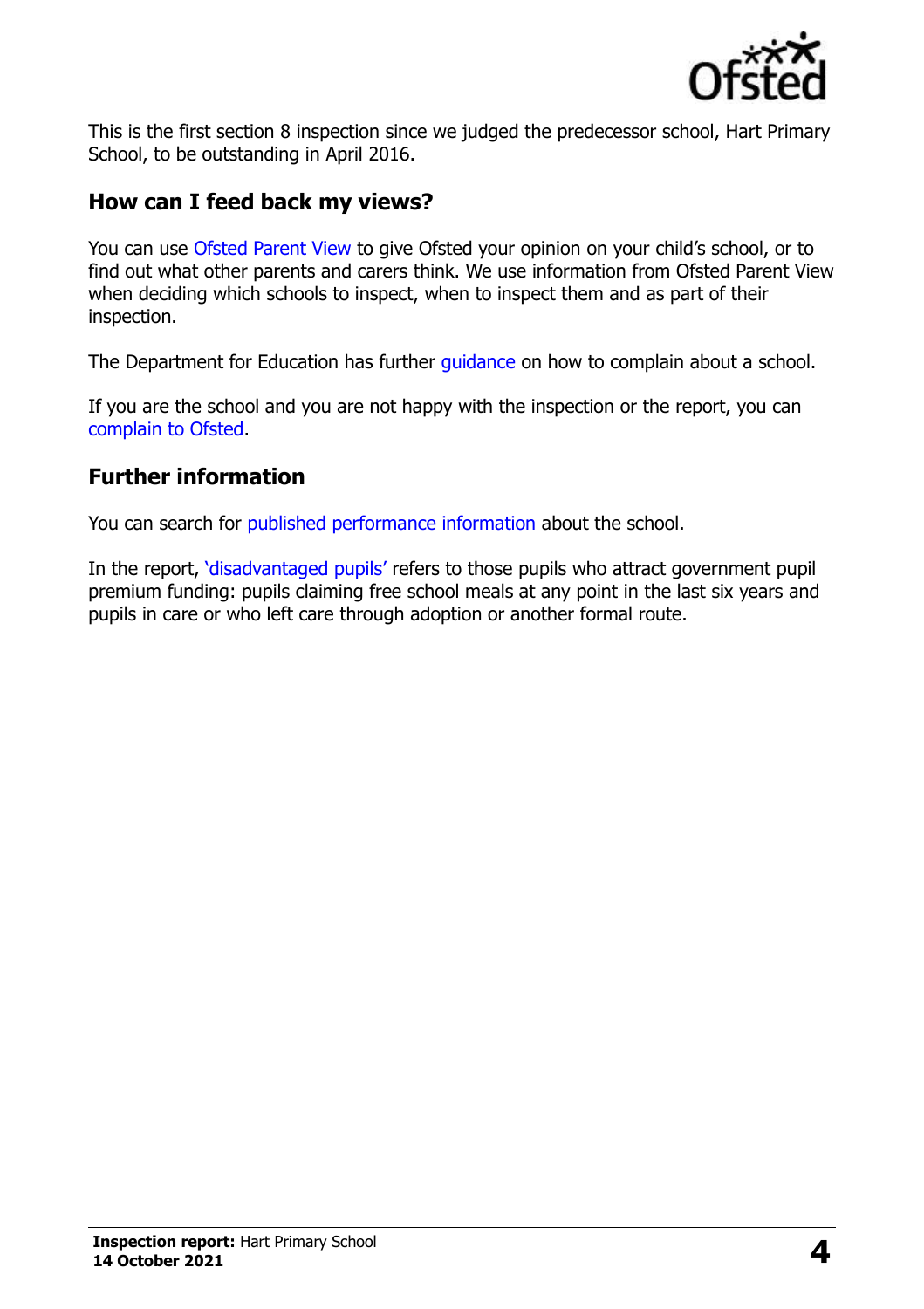

# **School details**

| Unique reference number             | 145813                      |
|-------------------------------------|-----------------------------|
| <b>Local authority</b>              | Hartlepool Borough          |
| <b>Inspection number</b>            | 10201097                    |
| <b>Type of school</b>               | Primary                     |
| <b>School category</b>              | Academy converter           |
| Age range of pupils                 | 3 to 11                     |
| <b>Gender of pupils</b>             | Mixed                       |
| Number of pupils on the school roll | 111                         |
| <b>Appropriate authority</b>        | Board of trustees           |
| <b>Chair of governors</b>           | <b>Colin Reid</b>           |
| <b>Headteacher</b>                  | Katy Hill                   |
| Website                             | hartelwickfederation.org.uk |
| Date of previous inspection         | Not previously inspected    |

# **Information about this school**

- Hart Primary School joined Northern Lights Learning Trust in November 2018.
- When its predecessor school, Hart Primary School, was last inspected by Ofsted, the overall effectiveness was judged to be outstanding.

# **Information about this inspection**

- This was the first inspection this school received since converting to academy status. It was also the first routine inspection since the COVID-19 pandemic began. The lead inspector discussed the impact of the pandemic with the school and has taken that into account in her evaluation.
- The inspectors met with leaders and staff to discuss the quality of education. They also considered, pupils' wider development, pupils' behaviour and staff workload.
- The team inspector met with the SENCo to discuss the SEND policy and procedures. Together, they visited lessons to see the support provided for pupils with SEND.
- The inspectors carried out deep dives in early reading and phonics, science and art. Inspectors met with senior leaders and curriculum leaders. They considered curriculum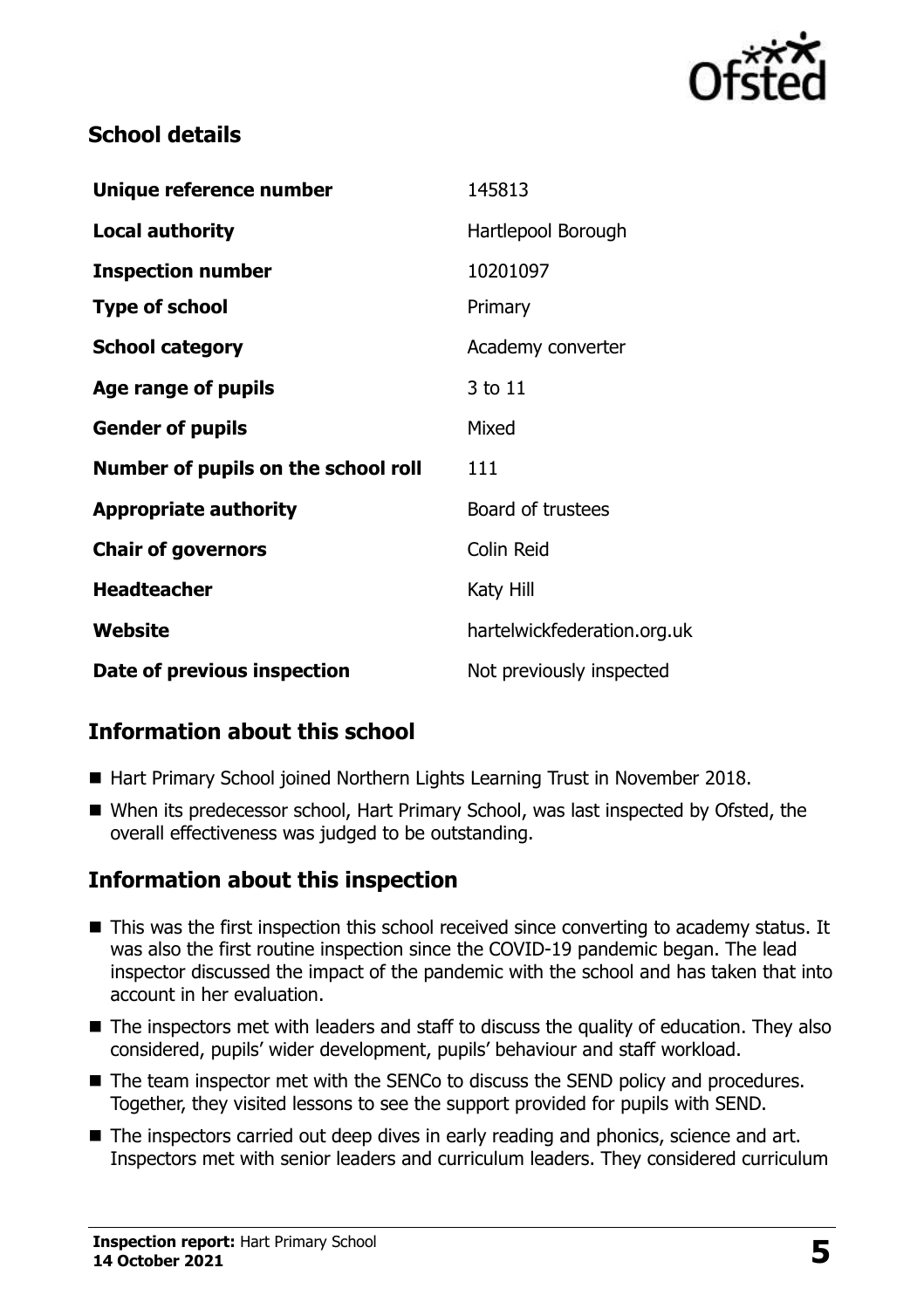

planning, viewed pupils' work in books, visited lessons with leaders, met with teachers and talked to pupils about their learning in these subjects.

- Inspectors observed pupils' behaviour in lessons and at breaktimes and talked to them about what it is like to be a pupil at this school. Pupils shared their views with inspectors in person during the inspection and via the Ofsted pupil survey. Inspectors also met with single-sex groups to discuss the new relationship education curriculum.
- Inspectors talked to staff about their workload, training opportunities and the quality of support from leaders.
- The inspectors considered 17 responses to the Ofsted staff survey, 62 responses to the Ofsted pupil survey and 29 responses to the Ofsted online questionnaire Ofsted Parent View. This included 22 free-text commentaries.
- The lead inspector scrutinised safeguarding systems and arrangements. This included reviewing the single central record, the safer recruitment procedures to appoint staff, safeguarding policies and related records. The lead inspector met with the DSL and the deputy DSL to check their understanding of their legal responsibilities to keep children safe.

#### **Inspection team**

Alison Aitchison, lead inspector Her Majesty's Inspector

Andrew James **Calculation Contract Andrew James Contract Contract Andrew James**